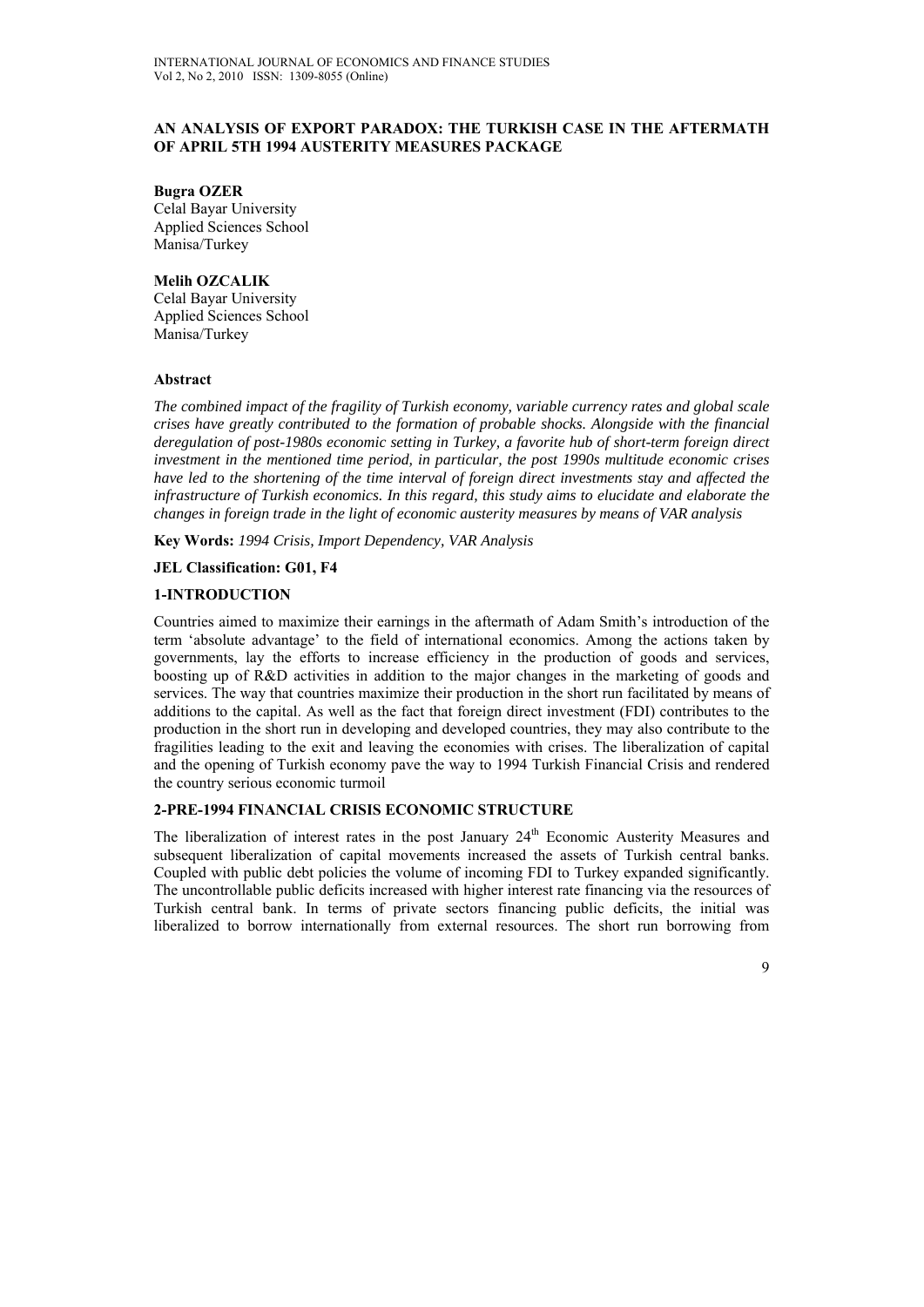international markets of the banking sector and increases of residents' movements in international markets and in domestic stock exchange markets on the one hand relaxed pressures on foreign payments' balance while giving the chance to easily to finance public debts.

In the very period, monetary policies implemented by Turkish Central Bank attracted FDI. Skyrocketing interest rates owing to increasing domestic borrowing relative returns to TL both domestically and internationally speaking got ameliorated. Those policies in the post-1980setting aiming to promote exports brought about the devaluation of TL which was subsequented by governments leaving aside the devaluation policy in the 1990s. In other words, central banks did not intervene in the valuation of TL due to FDI entry in the name of controlling monetary magnitudes (Tiryaki, 2002: 12).

Financial crises may simply be defined as serious price fluctuations at financial markets inclusive of currency and stock exchange markets and as unreturned banking credits' increasing to the banking system, thereby leading to serious economic distress(Kibritçioğlu, <www.ceterisparibus.net>, 15.02.2010).

The domestic debt ratio to GDP had a tendency to rise from the beginning of 1990s to 1994. On the other hand, governments with the objective of decreasing interest rates and lengthening the maturity date changed the financing public deficits with legislation passed at the end of 1993. In the same year, treasury's debts to the Central Bank were erased with power granted to the Treasury to do borrowing twice. As a result, the Treasury started using resources of Central Bank more and more. While public deficits were financed through the resources of the Turkish Central Bank rather than internal borrowing, devaluation expectations increased alongside with an emerging currency demand widening the gap between market currency rate and official currency rate (Merkez Bankası Yıllık Rapor 1994, s. 13).

# **3- APRIL 5th 1994 ECONOMIC AUSTERITY MEASURES PACKAGE**

The Economic austerity package introduced the following measures (Parasız, 1998:391) the devaluation of TL to overcome the overvaluation of the currency, once having been realized there emerged a great deal of increase in exports. As additional taxes have been introduced, public budget was balanced by means of putting an end to the public employment whilst prices of products of State Economic Enterprises rose significantly to increase public revenue, thereby rationalizing the subsidies and accelerating privatization. Social security institutions were introduced new arrangements to solve their funding problems along side with measures to increase autonomy of the Central Bank.

The pretext of the April  $5<sup>th</sup>$  Austerity Package was to eliminate three-digit-inflation level, to overcome the facility of the Turkish economy; and to rationalize the current account deficit levels. In the aftermath of the devaluation of TL, the currency was devalued at a rate of 36, 9%.The valuation of foreign currencies and substantial increases in volume of exports turned the current account deficit into current account surplus while contracting foreign trade deficit. GNP contracted at a rate of 6.1% while skyrocketing inflation rate to 106, 3% Consumption expenditures recessed at a higher rate, yet the greatest response was given by the investment expenditures. In the preceding year along with the increasing current account deficit, investment expenditures grew by 29, 1% yet the same expenditures accounted of a 29, 8% decrease. It is important to note that increases in investment expenditures were due to the private sector in 1993 however in the aftermath of April 5<sup>th</sup> 1994 Austerity Measures, the fundamental decrease of total investment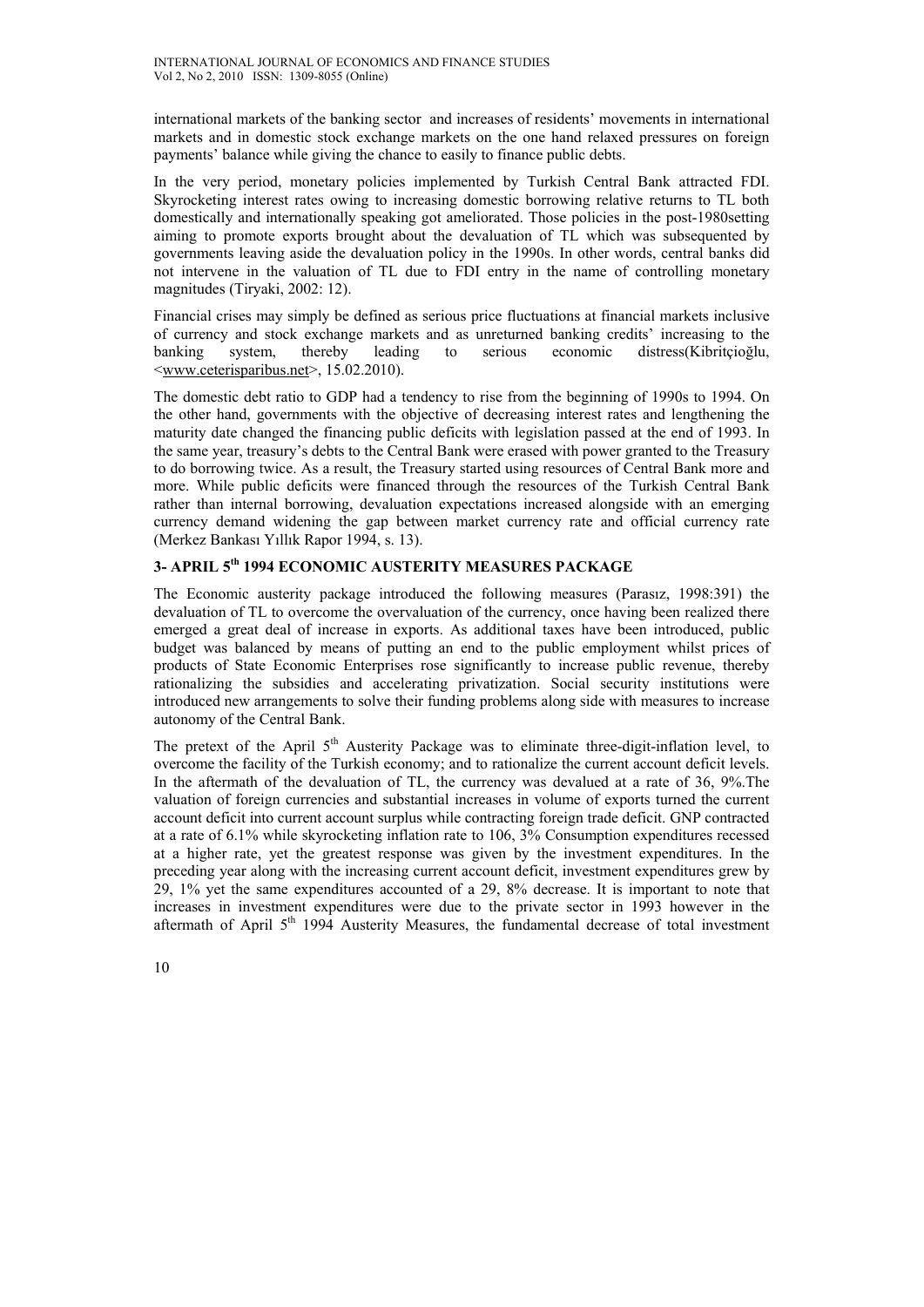expenditures was predominantly due to the 34,8% decrease in public investment expenditures(Tiryaki, 2002: 15).

Increase in price level got normalized to the level of pre-crisis setting in 1994 and returned back to 70%. The reasons for unsustainability of structural adjustment was owing to several factors: the use of fiscal policy by only means of relying on tax policies, the insufficient use of monetary policies, lack of credibility of governments thereby supporting Rational Expectations of the Neoclassical School, the political populism realized through subsidies with pressures on parliamentarians as the Constitutional Economics School asserts through, the inability of the Treasury to transform -short run debts to long run debts

In light of Turkish experience in the April  $5<sup>th</sup>$  Financial Crisis, it will be essential that one elaborate the role of economic policies. In this regard, economic policies have a four major objectives are (i) full employment, (ii) price stability, (iii) a high, but sustainable, rate of economic growth, and (iv) keeping the Balance of Payments in equilibrium. Government and central banks are limited in the number of goals they can achieve in the short term. For instance, there may be pressure on the government to reduce inflation, reduce unemployment, and reduce interest rates while maintaining currency stability. If all of these are selected as goals for the short term, then policy is likely to be incoherent, because a normal consequence of reducing inflation and maintaining currency stability is increasing unemployment and increasing interest rates. (Selen, 2005: 183)

The inward processing procedure makes it possible to import goods temporarily so that they can be processed (assembling, manufacturing, transforming or repair) and then to export the resulting compensating products, while benefiting from an exemption from import duties or taxes which would be carried out under the trade policy normally applicable to imported goods. (Sönmez, 2005: 24). In such regard, the aim of the Inward Processing regime is to enable exporters to supply raw materials, intermediate unfinished goods for the production of their exports without being subject to customs duties, including VAT. The customs duties or other relevant charges are not applied when the goods are exported to a third country. Henceforth, PO has become a system allowing Turkish manufacturers/exporters to obtain raw materials, intermediate unfinished goods that are used in the production of the exported goods without paying customs duty and being subject to commercial policy measures. Having granting IPO authorization, the owner of the IPO authorization becomes obliged to import goods stated on authorization and export them after processing the imported goods. The basic endeavor of the IPO, therefore, is to maintain materials at the world market prices and enhance the competitiveness of Turkish exporters.

 Given the perspective above the IPP gives the chance to firms to strengthen their capital, thereby being a major impetus for the foreign trade, sustaining a price advantage for the firms and increasing volume transactions for firms. (Selen, 2005: 190). The IPP, by means of facilitating firms to import raw and semi-finished products without being subject to trade policy measures gives the chance companies to import more of the materials in particular those that are regulated by trade, henceforth full employment resources. In such regard, IPP is a facilitating regulation as the funds are financed publicly, that is to say, it is mechanism that gives exemptions to companies that fulfill the criteria required (DPT, 2004: 245).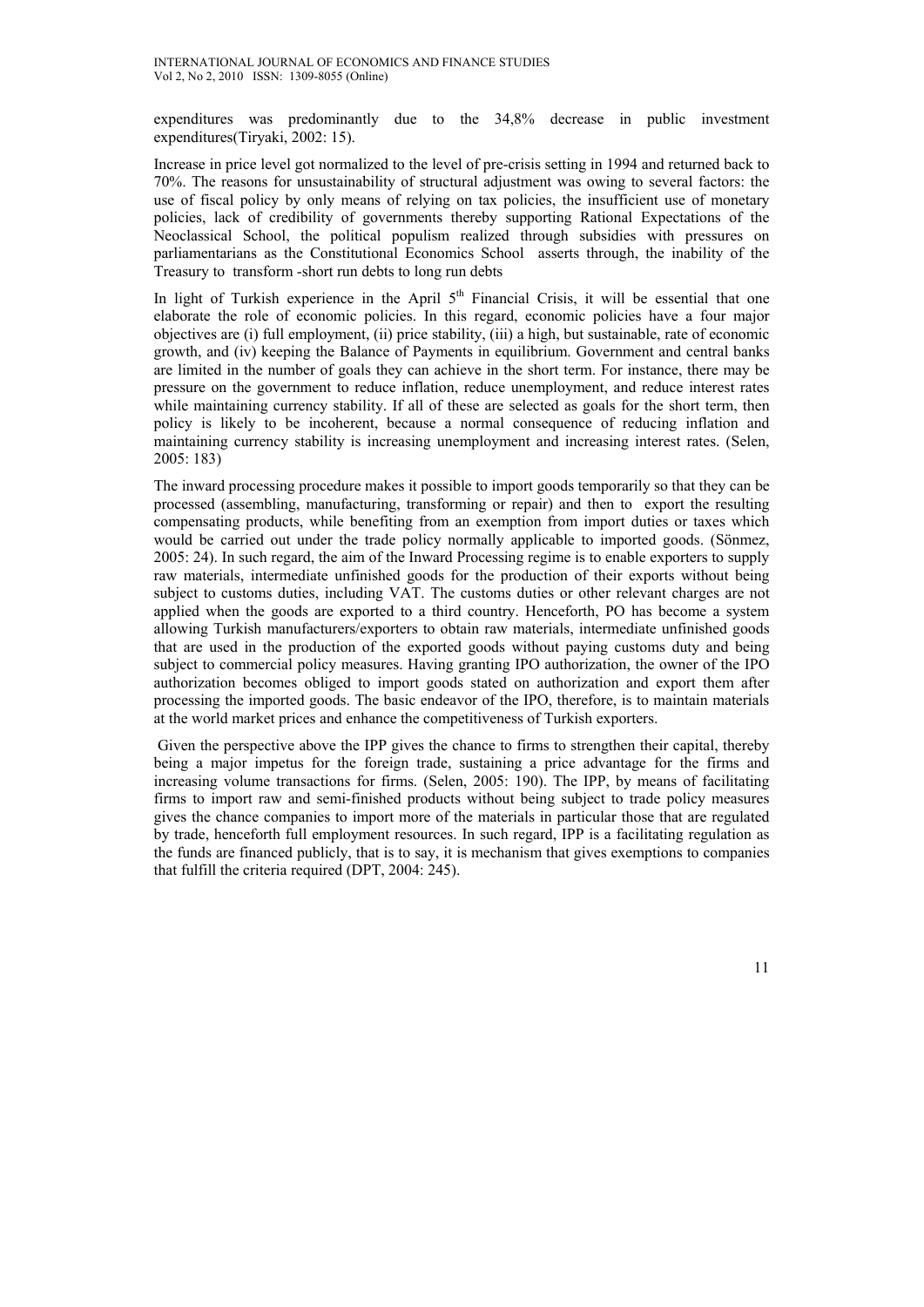#### **4-DATA SET AND METHODOLOGY**

The analysis used an unrestricted **Vector auto regression (**VAR) modeling. **VAR** is an econometric model used to capture the evolution and the interdependencies between multiple time series, generalizing the univariate AR models. All the variables in a VAR are treated symmetrically by including for each variable an equation explaining its evolution based on its own lags and the lags of all the other variables in the model. At structural and cointegrated equation modeling, some variables may be determined as endogenous or as exogenous. Before forecasting these models, equations at models must be determined fully. In this process, frequently, some of the variables pre-determined are assumed to be present in the equation. To enable such a process, the VAR technique was developed. Henceforth, all the variables in a VAR are treated symmetrically by including for each variable an equation explaining its evolution based on its own lags and the lags of all the other variables in the model. (Gujarati, 2005: 747.)

In addition to the VAR modeling equations, impulse response analysis, variance decomposition analysis and Granger causality tests are carried out. Johansen cointegration test may be also fulfilled depending on problematization. It is extremely difficult to elaborate the coefficients obtained in VAR modeling forecasting. In this respect, the second step becomes the Impulse-Response Analysis. Impulse response analysis is used widely in the empirical literature to uncover the dynamic relationship between macroeconomic variables within vector autoregressive (VAR) models. Impulse responses measure the time profile of the effect of a shock, or impulse on the (expected) future values of a variable. By imposing specific restrictions on the parameters of the VAR model the shocks can be attributed an economic meaning (Bozkurt, 2007: 95).

In terms of the previous works done on the subject, Yapraklı (2007), used a cointegration and causality analysis covering the relationship of total industrial production index import price indexation based on total and intermediary goods groups between 2001:3 – 2007:5 period concluding that in the long run, economic growth is negatively affected by consumption goods 'imports and positively affected by total investment and intermediary goods' imports;

Aydın ve Çıplak (2007) analyzed the structure of current account structure and elaborated on the dynamics of such a deficit between  $2001 - 2007$ . In concluding remarks, as a result of production's and exports 'dependency on imports current account deficit grew, thereby leading to the increase in the deficit in question in post-2004 era.

 Yamak ve Korkmaz (2005) applied a causality test on real currency changes of TL within the quarters between  $1995 - 2004$  and applied a causality test on foreign trade balance with the implementation of retroactive causality between foreign trade balance and real foreign currencies Real increases in the value of TL distracted the foreign trade balance.

This work analyzes the attained intermediary goods', investment goods' imports, manufacturing industry's exports and real effective foreign currency rates between the first quarter of 1989 to January 2009 quarter. All series have been drawn from Central Bank of Turkey's Data Base. All series have been cleansed out of seasonality by moving averages method to minimize the breaks that may be probably observed. The logarithm functions have not been calculated since there was no big difference between the log and non-log forms of series. The lag interval has been determined as 3 both based on Schwartz and Akaike Criteria

In terms of the variables used in the study, imalexsa refers to the de-seasonalized form of manufacturing industry's exports series, while armalimsa refers to the de-seasonalized form of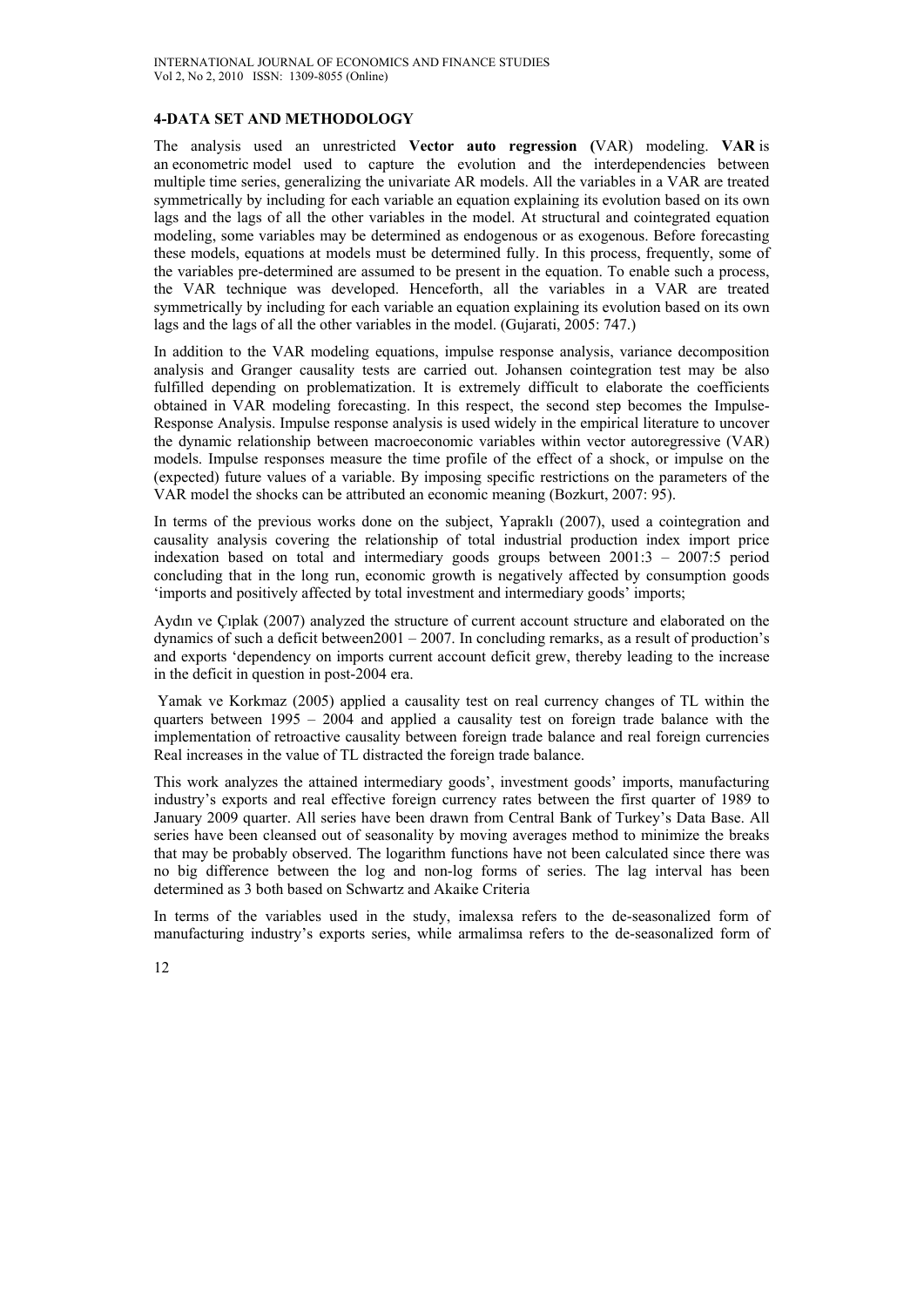intermediary goods' imports. In a similar way, yatmalimsa refers to the deseasonalized form of investment goods' imports and reelkursa denotes the deseasonalized form of real foreign currencies

The stationary tests carried out demonstrate that at 5%level series do not have unit roots and they are found out to be stationary. The findings have been shown at Additional Table 1 by findings of KPSS and ADF tests.

In the additional graphic-1 whereby impulse and response analyses are shown and a unit standard deviation corresponds to one year, interaction between intermediary goods imports, real foreign currencies, manufacturing industries exports variables is demonstrated. Manufacturing industry exports variable's one unit standard deviation intermediary goods imports first has an increasing, then a reversed response. In the very end, it has a stationary response. It is interesting to note that by 1994 intermediary goods imports variable has a stationary response. Intermediary goods and real foreign currencies variables have a stationary impulse and response drive. This very tendency starts in 1994' end. In the previous stages, it follows the pattern pursued by exports of manufacturing goods variables. Within Intermediary goods export variable's and investment goods imports variable's, one standard deviation impulse by manufacturing industry's exports variable's impulse, the response is very similar to the response given by intermediary goods variable's response

Based on the assumption derived from intermediary goods imports and manufacturing industry exports, rather than the impulse and response analysis between real foreign exchange currencies and other, the realized impulse and response analysis within the variables remains more important. This is owing to the fact that dependency on foreign resources is more of a structural nature rather than being based on foreign exchange currencies

In the additional Table-3, we present the coefficients of variance decomposition of the variables, imports of investment, intermediary goods, exports of manufacturing industry and real effective foreign exchange currencies coupled with impulse and response analyses in which a unit time dimension refers to 1 year length.

In the analysis in which intermediary goods imports is taken as a dependent variable and the basic influential variable become exports of manufacturing industry, real effective foreign currencies, imports of investment goods, in the first sections of the table, the basic influential variable on the imports of intermediary goods is the exports of manufacturing goods. While the effect of the intermediary goods imports on itself fades away, real foreign currencies and investment goods imports variable have stationary effect on themselves

In the second section of the table, in which exports of manufacturing industry is taken as a dependent variable, the effects of the variables imports of intermediary goods, investment goods and real effective foreign currency on the previous are sought for. While the manufacturing industry exports have an increasing response on itself. The effect of the influence of the import of intermediary goods on the variable decreases. This is in contrast with the first section of the table in which the influencers on intermediary goods imports are looked for. Investment goods imports and foreign effective currencies become more determiners on the manufacturing industry exports. This becomes on the agenda in the aftermath of 1994 Financial Crisis where foreign currency regime is put into discussion.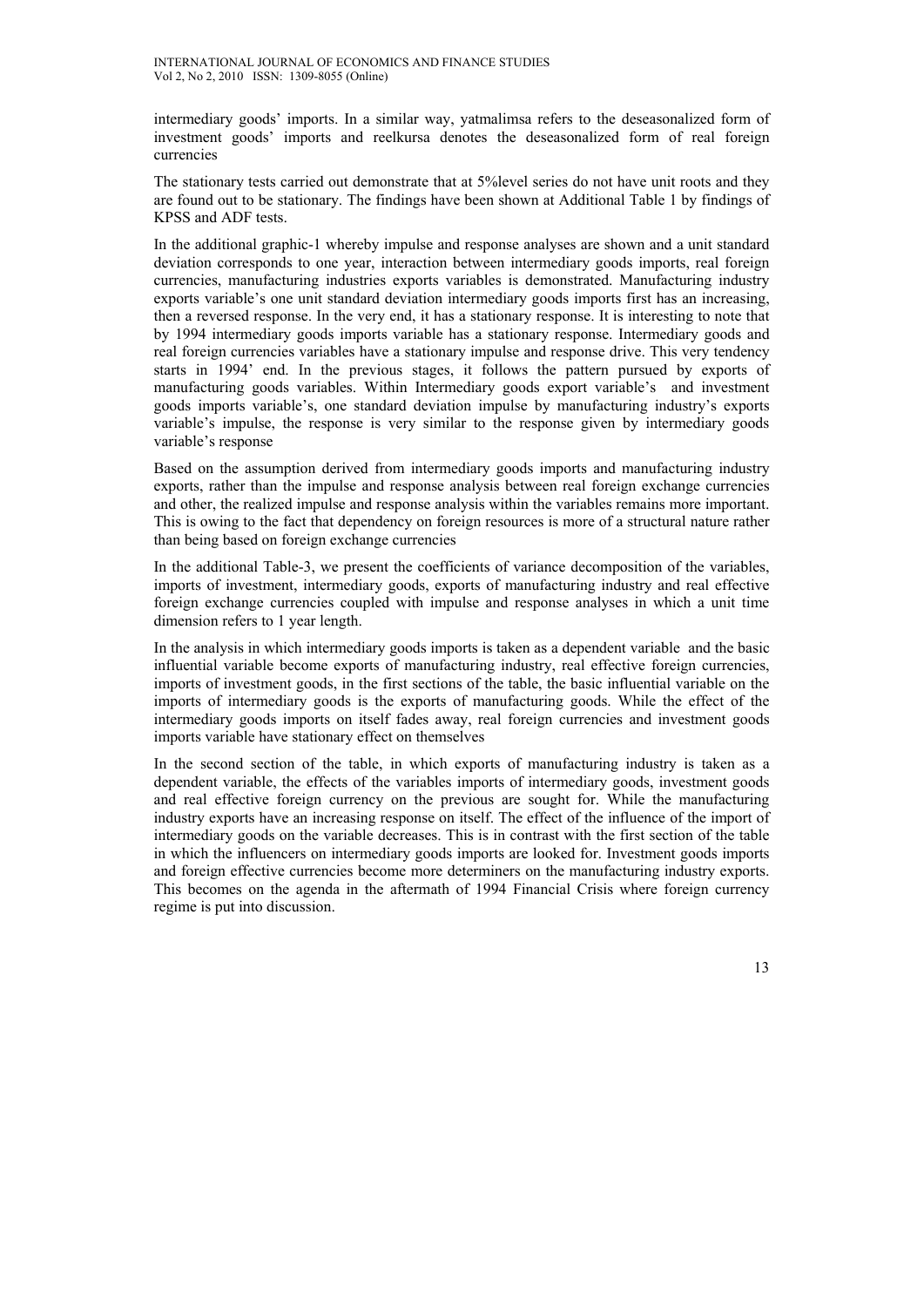In third section of the analysis, the basic influencers on the foreign effective currencies are sought and discussed. As manufacturing industry exports and intermediary goods imports become more influential as it does in the first two parts of the analysis. The investment goods imports do not have a great impulse on the variable, maintaining a stationary effect for the 20 years in question. This situation indicates the fact that Turkish economy relying on the imports structurally witnesses the pressure of the real sector on the foreign currencies.

In the last section of the table, the determinants of investment goods imports are discussed. According to the findings, manufacturing industry exports become the main determinants of investment goods imports thereby cluing that most investment goods are imported for the manufacturing industry to export their production. As the necessary manufacturing industry exports, it has to import investment goods. The intermediary goods variable follows a stationary pattern.

### **5-RESULTS**

Turkish neoliberal transformation policy in the macroeconomic field liberalized the markets by January  $24<sup>th</sup>$  1980 Economic Austerity Measures and with the financial liberalization in 1989, the pace of FDI's entry into Turkish economy got more and more accelerated, leading to real growth in the real sector alongside with their utilization in stock exchange markets and alike markets, henceforth being an obstacle to the growth and expansion of the real sector

While adequate measures have not been taken to regulate and control FDI incoming in the aftermath of 1989 Financial Liberalization, the very situation has made the Turkish economy more fragile. The increasing pressure on the demand has skyrocketed the inflation, leading to exorbitant interest rates in banking sector in face of increasing demand, making the April  $5<sup>th</sup>$  2004 Economic Austerity Measures inevitable

The empirical findings of the study reveal that manufacturing sector due to its dependency on imports has deeply felt the crisis in its real sector by the austerity measure package in 1994 and financial liberalization. Indeed the signed 1996 Customs Union Agreement with the EU and the emerging IPR have led the manufacturing industry to emphasize more and more on the investment and intermediary goods imports.

To wrap up: this very situation has exacerbated the current account deficit. This very problematization may be solved by fiscal measures and other remedies to deal with the fragility of Turkish economy and more incoming FDIs chance to sustain the balance in economy. Indeed in the short run, this remains no viable alternative for the Turkish economic setting. The reason behind this is simply that most goods and services produced in Turkish manufacturing industry have no value added and remain far from branding. Indeed as more quality investment goods and intermediary goods are exported to the foreign markets, the current account deficit will shrink and more FDI will be incoming to facilitate the sustainability of the deficit. In this regard it is important to hold the short term FDI for the innovation and R&D activities to solve the problematization in the days ahead.

#### **REFERENCES**

Aydın, Faruk ve Çıplak, Uğur, "2001 Krizi Sonrası Cari Açık Sorunu ve Sürdürülebilirlik Tartışması", Adnan Menderes Üniversitesi İktisadi ve İdari Bilimler Fakültesi, Güncel Ekonomik Sorunlar Kongresi, 26 – 28 Ekim 2007.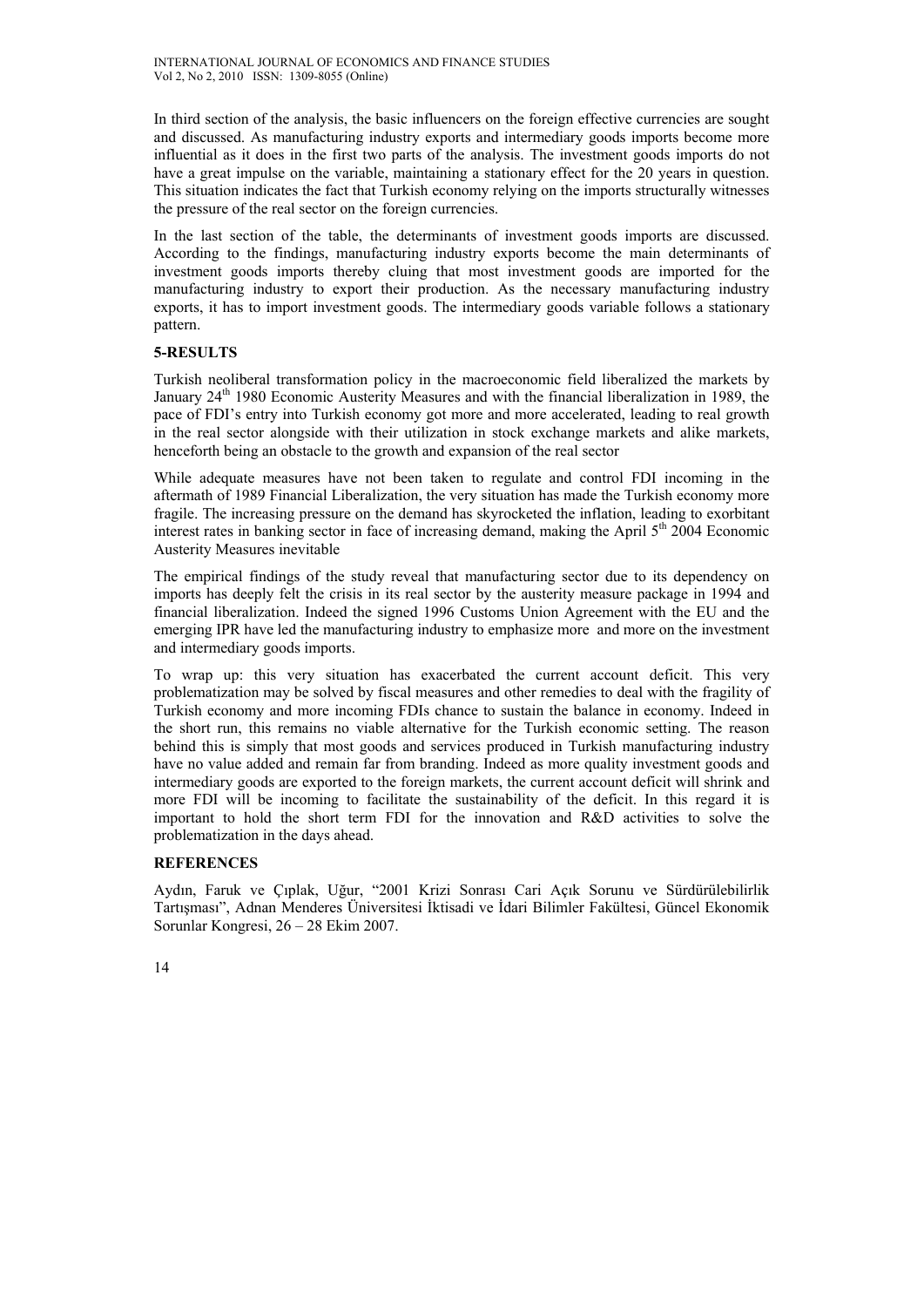Bozkurt, Hilal, Zaman Serileri Analizi, İstanbul: Seçkin Kitabevi, 2007.

DPT, 9. Kalkınma Planı Dış Ticaret Özel İhtisas Komisyonu Raporu, <http://www.dpt.gov.tr>, (15.12.2009).

Gujarati, Damodar N., Temel Ekonometri, İstanbul: Literatür Yayınları, 2007.

Kibritçioğlu Aykut, "Türkiye'de Ekonomik Krizler ve Hükümetler",www.ceterisparibus.net, 15.02.2010.

 $\frac{\text{th}}{\text{t}}/ \text{www.kobitek.com/makale.php?id=35}$  (15.02.2010).

Tiryaki Tolga, "Cari İşlemler Hesabına Çeşitli Yaklaşımlar, Sürdürülebilirlik ve Türkiye Örneği",  $\frac{\text{http://www.tcmb.gov.tr>}}{15.07.2009}$ .

Parasız İlker, Para Politikası, Bursa: Ezgi Kitabevi, 1998.

Selen Ufuk, "Dış Ticaret Yardım Unsuru Olarak Dahilde İşleme Rejimi: Türkiye Açısından Değerlendirilmesi", Akdeniz Üniversitesi İ.İ.B.F. Dergisi, 2005.

Sönmez Mustafa, "Türkiye İhracatının İthalata Bağımlılığı: 2000 – 2004", <http://www.bagımsızsosyalbilimciler.org>, (15.10.2009).

Tiryaki Tolga, "Cari İşlemler Hesabına Çeşitli Yaklaşımlar, Sürdürülebilirlik ve Türkiye Örneği",  $\frac{\text{th}}{\text{t}}$ /www.tcmb.gov.tr>, 15.07.2009.

Yamak Rahmi ve Korkmaz Abdurrahman, "Reel Döviz Kuru ve Dış Ticaret Dengesi İlişkisi", <http://www.eidergisi.istanbul.edu.tr/sayi2/iueis2m2.pdf> (Erişim Tarihi: 14.10.2009).

Yapraklı, Sevda, "Esnek Döviz Kuru Rejimi Altında İthalat İle Ekonomik Büyüme Arasındaki Nedensellik: Türkiye Üzerine Ekonometrik Bir Analiz", Adnan Menderes Üniversitesi İktisadi ve İdari Bilimler Fakültesi, Güncel Ekonomik Sorunlar Kongresi, 26-28 Ekim 2007.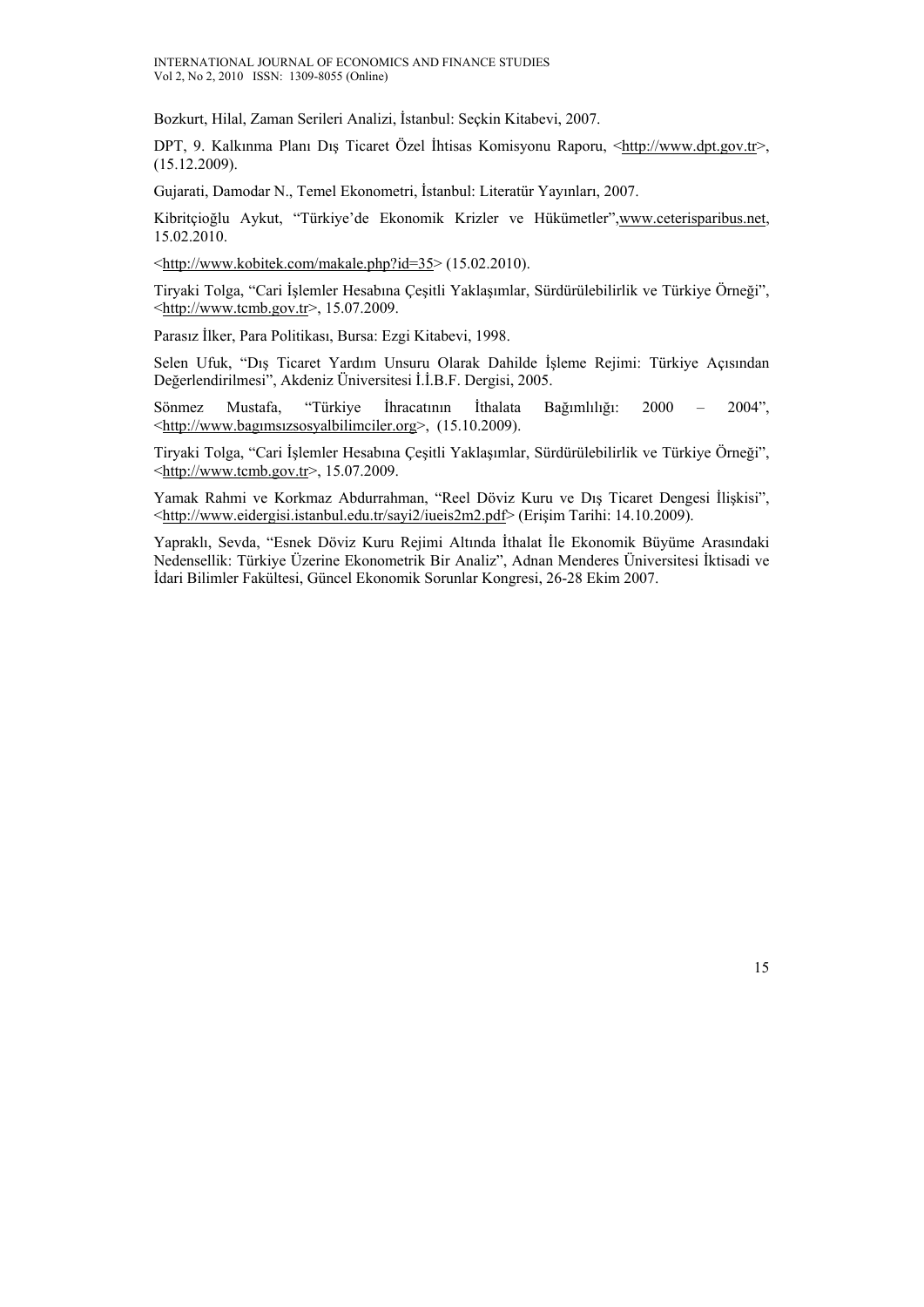### **ADDITIONAL TABLES**

**Additional Table – 1:** Stationary Tests of Variables

|             |                  | Level     |                                | 1 <sup>st</sup> Difference |                                   |  |
|-------------|------------------|-----------|--------------------------------|----------------------------|-----------------------------------|--|
|             |                  | Intercept | With trend<br>and<br>intercept | Constant                   | With<br>and<br>trend<br>intercept |  |
|             | <b>ARMALIMSA</b> | 1,677     | 0,208                          | $-1,408$                   | $-2,072$                          |  |
|             | <b>IMALEXSA</b>  | 3,882     | 0.918                          | $-2,685$                   | $-4.049*$                         |  |
| ADF         | <b>REKURSA</b>   | $-1,682$  | $-3,189$                       | $-10,008*$                 | $-9,949*$                         |  |
|             | <b>YATMALISA</b> | $-1,962$  | $-2,981$                       | $-10,440*$                 | $-10,389*$                        |  |
| <b>KPSS</b> | <b>ARMALIMSA</b> | 0.907     | 0,244                          | $0.134*$                   | $0.088*$                          |  |
|             | <b>IMALEXSA</b>  | 0,946     | 0.271                          | $0.187*$                   | $0.066*$                          |  |
|             | <b>REKURSA</b>   | 1,071     | 0,225                          | $0.054*$                   | $0.053*$                          |  |
|             | YATMALİSA        | 0.905     | 0,259                          | $0.066*$                   | $0.060*$                          |  |

(The critical values of constant monthly data for ADF test, significant at 1% level are -3,48, for intercept ve - 4,03 with trend and intercept The critical values of intercept monthly data for ADF test, significant at 5% level are -2,88, for intercept and -3,44 with intercept and trend. The critical values of monthly data for ADF test, significant at 10 % level are -2,57, for intercept and -3,14for intercept and trend.The critical values of constant monthly data for KPSS test, significant at 1% level are 0,739 for intercept ve -0,216 with trend and intercept. The critical values of intercept monthly data for KPSS test, significant at 5% level are 0,463 , for intercept and 0,146 with intercept and trend. The critical values of monthly data for KPSS test, significant at 10 % level are 0,347, for intercept and 0,147 for intercept and trend.\*\* series do not have unit roots at 5% level verified by stationary tests.)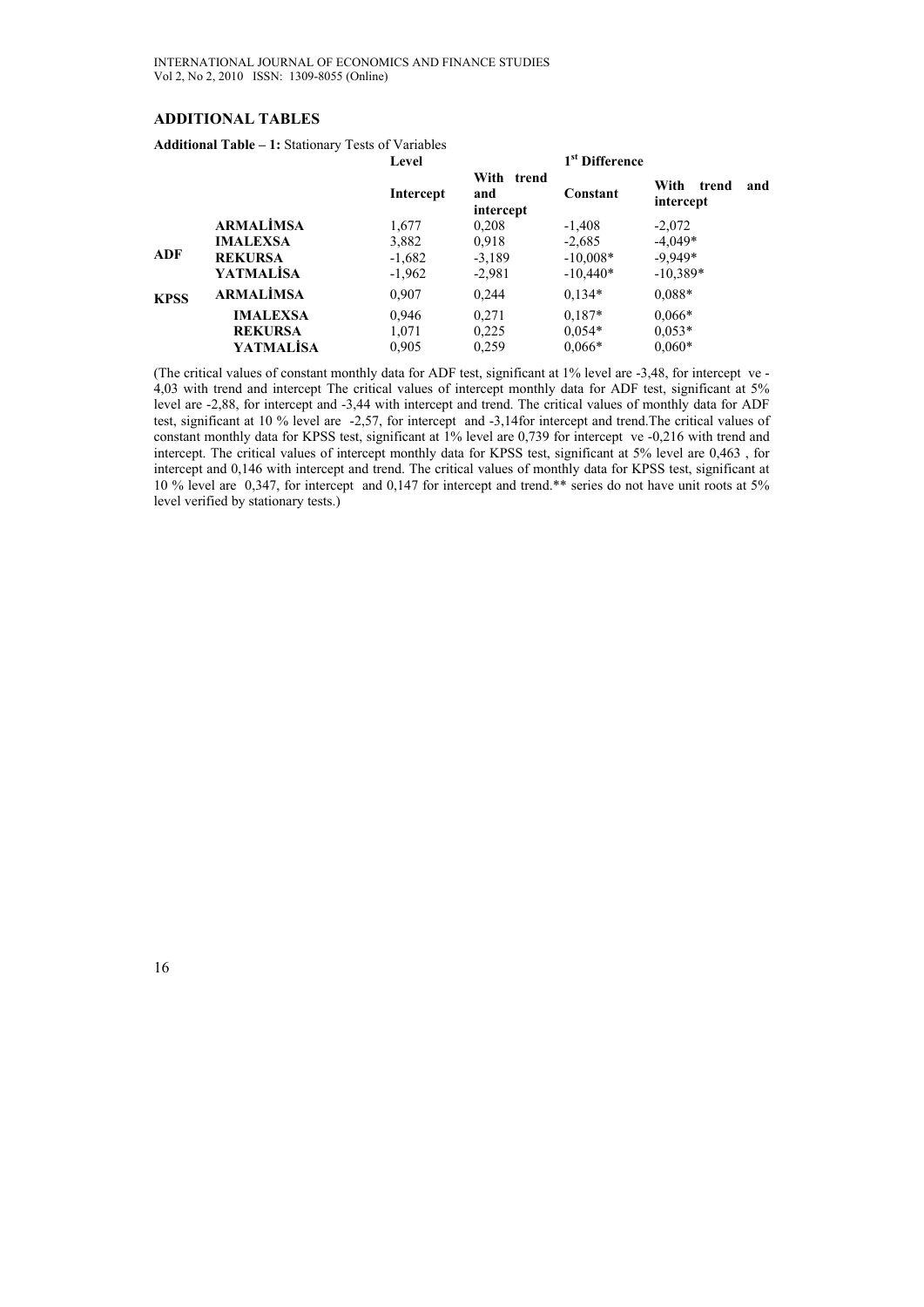### **ADDITIONAL TABLE – 2:** VAR Equations

 Vector Autoregression Estimates Date: 05/04/10 Time: 09:39 Sample (adjusted): 1989Q4 2009Q4 Included observations: 81 after adjustments Standard errors in ( ) & t-statistics in [ ]

|               | <b>ARMALIMSA</b> | <b>IMALEXSA</b> | <b>REELKURSA</b> | <b>YATMALISA</b> |
|---------------|------------------|-----------------|------------------|------------------|
| ARMALIMSA(-1) | 0.633110         | $-0.029183$     | 0.000316         | 8.48E-05         |
|               | (0.36666)        | (0.27569)       | (0.00166)        | (0.00128)        |
|               | [1.72670]        | $[-0.10585]$    | [0.18968]        | [0.06615]        |
| ARMALIMSA(-2) | $-0.854202$      | $-0.478548$     | $-0.001155$      | $-0.001390$      |
|               | (0.33402)        | (0.25115)       | (0.00152)        | (0.00117)        |
|               | $[-2.55734]$     | $[-1.90541]$    | $[-0.76221]$     | $[-1.19059]$     |
| ARMALIMSA(-3) | 0.607460         | 0.266307        | $-0.001071$      | $-0.000695$      |
|               | (0.28372)        | (0.21334)       | (0.00129)        | (0.00099)        |
|               | [2.14102]        | [1.24830]       | $[-0.83171]$     | $[-0.70047]$     |
| IMALEXSA(-1)  | 0.885554         | 1.061344        | 0.000900         | 0.001182         |
|               | (0.48781)        | (0.36679)       | (0.00221)        | (0.00170)        |
|               | [1.81538]        | [2.89363]       | [0.40685]        | [0.69308]        |
| IMALEXSA(-2)  | 0.515792         | 0.556342        | 0.000700         | 0.001011         |
|               | (0.42169)        | (0.31707)       | (0.00191)        | (0.00147)        |
|               | [1.22315]        | [1.75461]       | [0.36603]        | [0.68600]        |
| IMALEXSA(-3)  | $-0.841737$      | $-0.469387$     | 0.001598         | 0.000940         |
|               | (0.39724)        | (0.29869)       | (0.00180)        | (0.00139)        |
|               | $[-2.11899]$     | $[-1.57151]$    | [0.88670]        | [0.67692]        |
| REELKURSA(-1) | $-26.17613$      | -55.99819       | 0.598584         | $-0.175410$      |
|               | (96.9510)        | (72.8985)       | (0.43989)        | (0.33881)        |
|               | $[-0.26999]$     | $[-0.76817]$    | [1.36077]        | $[-0.51772]$     |
| REELKURSA(-2) | 86.86468         | 51.32874        | 0.283695         | 0.127675         |
|               | (126.019)        | (94.7553)       | (0.57178)        | (0.44040)        |
|               | [0.68930]        | [0.54170]       | [0.49616]        | [0.28991]        |
| REELKURSA(-3) | $-50.15760$      | 27.01313        | $-0.332857$      | $-0.246642$      |
|               | (94.2795)        | (70.8898)       | (0.42777)        | (0.32948)        |
|               | $[-0.53201]$     | [0.38106]       | $[-0.77813]$     | $[-0.74858]$     |
| YATMALISA(-1) | 64.36329         | 78.29552        | 0.074408         | 0.764074         |
|               | (127.087)        | (95.5580)       | (0.57662)        | (0.44413)        |
|               | [0.50645]        | [0.81935]       | [0.12904]        | [1.72038]        |
| YATMALISA(-2) | $-89.25208$      | $-24.90220$     | $-0.350358$      | $-0.100353$      |
|               | (153.866)        | (115.694)       | (0.69813)        | (0.53772)        |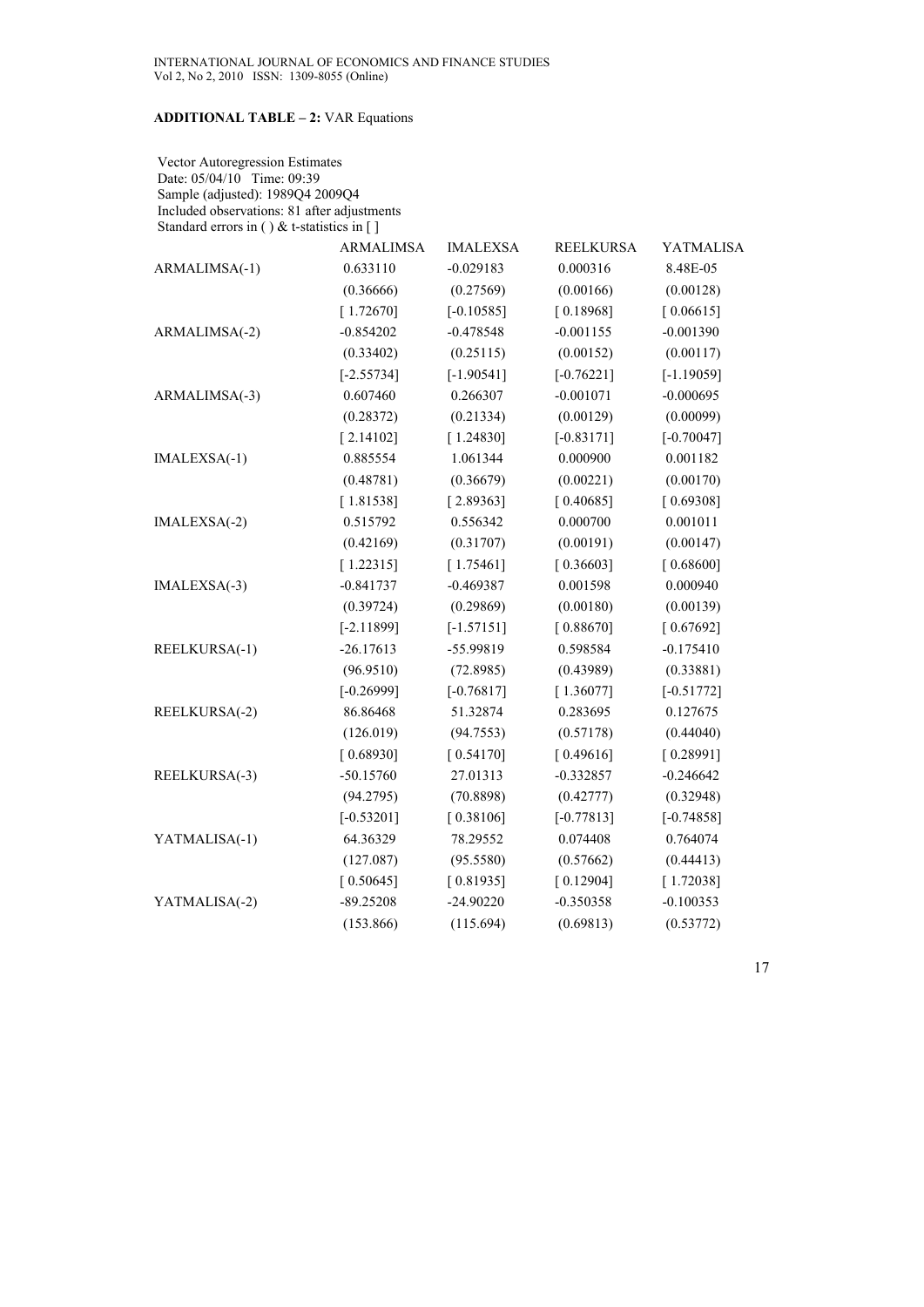#### INTERNATIONAL JOURNAL OF ECONOMICS AND FINANCE STUDIES Vol 2, No 2, 2010 ISSN: 1309-8055 (Online)

|                                         | $[-0.58006]$  | $[-0.21524]$ | $[-0.50185]$ | $[-0.18663]$ |
|-----------------------------------------|---------------|--------------|--------------|--------------|
| YATMALISA(-3)                           | 73.28021      | $-21.56556$  | 0.436048     | 0.349996     |
|                                         | (113.022)     | (84.9823)    | (0.51280)    | (0.39498)    |
|                                         | [0.64837]     | $[-0.25377]$ | [0.85032]    | [0.88612]    |
| C                                       | $-5.22E + 08$ | $-4.98E+08$  | 3080329.     | 2937036.     |
|                                         | $(3.4E+08)$   | $(2.5E+08)$  | (1523378)    | (1173351)    |
|                                         | $[-1.55386]$  | $[-1.97454]$ | [2.02204]    | [2.50312]    |
| R-squared                               | 0.962471      | 0.970962     | 0.890133     | 0.865759     |
| Adj. R-squared                          | 0.955848      | 0.965838     | 0.870745     | 0.842070     |
| Sum sq. resids                          | $3.00E + 18$  | $1.70E+18$   | $6.18E+13$   | $3.66E+13$   |
| S.E. equation                           | $2.10E + 08$  | $1.58E + 08$ | 952941.4     | 733983.5     |
| F-statistic                             | 145.3265      | 189.4802     | 45.91106     | 36.54608     |
| Log likelihood                          | $-1660.032$   | $-1636.935$  | $-1223.001$  | $-1201.854$  |
| Akaike AIC                              | 41.30942      | 40.73915     | 30.51854     | 29.99641     |
| Schwarz SC                              | 41.69372      | 41.12344     | 30.90283     | 30.38070     |
| Mean dependent                          | $1.24E + 09$  | $1.03E + 09$ | 12979576     | 11946997     |
| S.D. dependent                          | $1.00E + 09$  | $8.54E + 08$ | 2650592.     | 1846944.     |
| Determinant resid covariance (dof adj.) |               | 3.19E+54     |              |              |
| Determinant resid covariance            |               | $1.58E + 54$ |              |              |
| Log likelihood                          |               | $-5514.117$  |              |              |
| Akaike information criterion            |               | 137.4350     |              |              |
| Schwarz criterion                       |               | 138.9722     |              |              |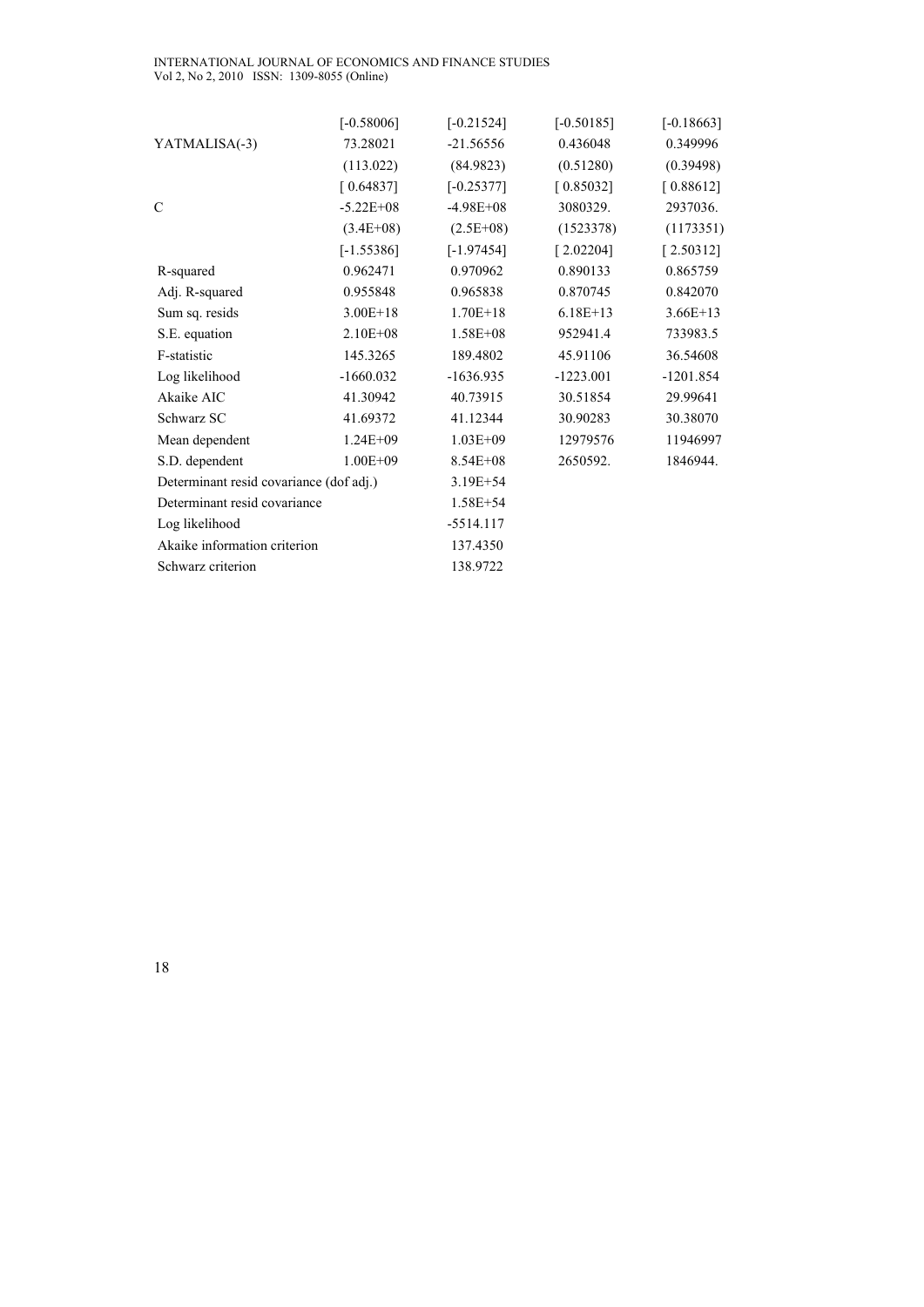## **ADDITIONAL GRAPHIC – 1:** Impulse Response Analysis



Response to Cholesky One S.D. Innovations ± 2 S.E.

19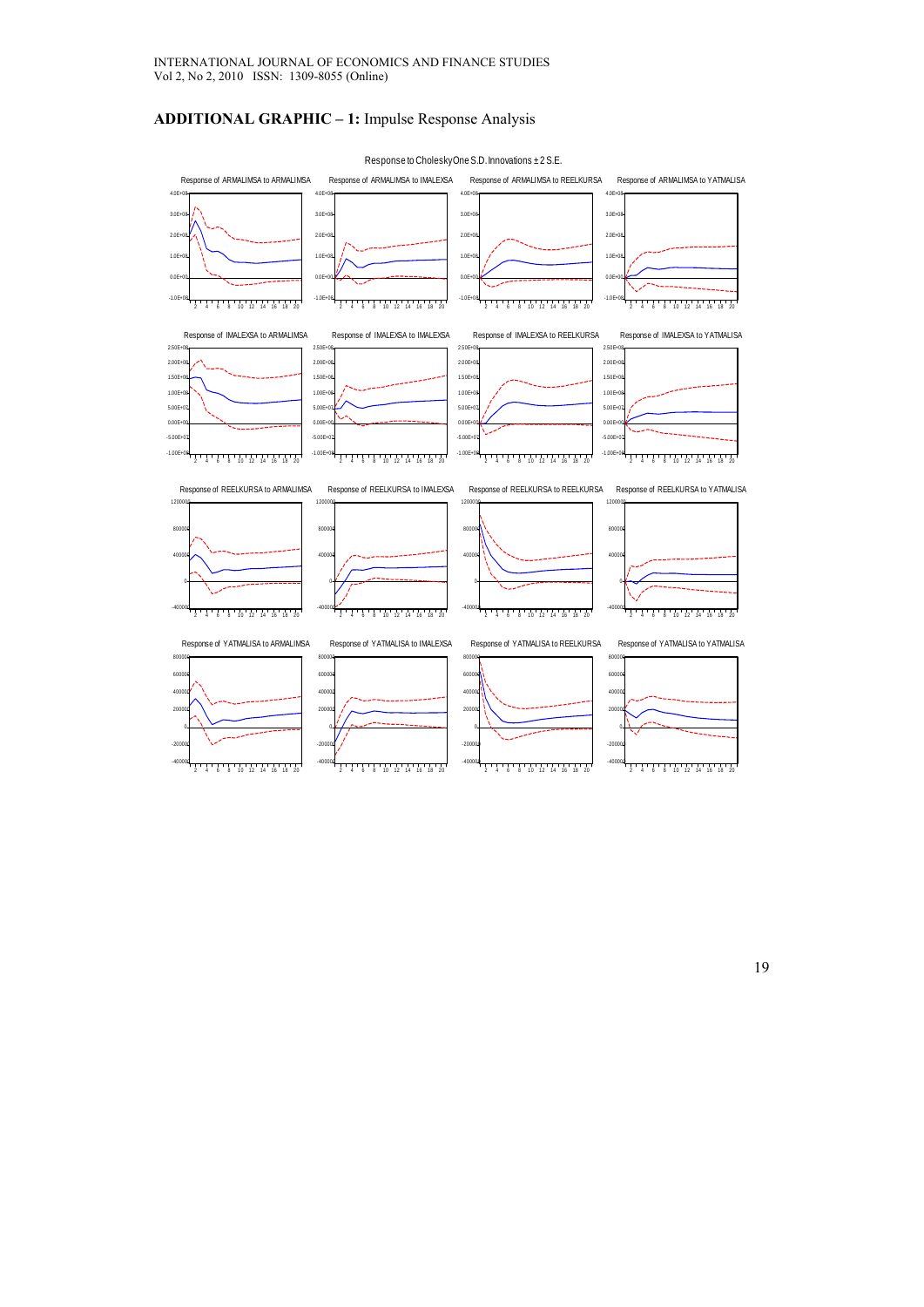| Variance<br>Decomposition                     | of           |                  |                 |                  |                  |
|-----------------------------------------------|--------------|------------------|-----------------|------------------|------------------|
| <b>ARMALIMSA:</b><br>Period                   | S.E.         | ARMALIMSA        | <b>IMALEXSA</b> | <b>REELKURSA</b> | YATMALISA        |
| $\mathbf{1}$                                  | $2.10E + 08$ | 100.0000         | 0.000000        | 0.000000         | 0.000000         |
| $\overline{2}$                                | 3.48E+08     | 98.37622         | 1.215785        | 0.275442         | 0.132550         |
| 3                                             | $4.26E + 08$ | 93.30871         | 5.523872        | 0.980294         | 0.187121         |
| 4                                             | $4.60E + 08$ | 89.45174         | 7.485622        | 2.309224         | 0.753417         |
| 5                                             | $4.88E + 08$ | 86.12023         | 7.759859        | 4.400644         | 1.719269         |
| 6                                             | $5.16E + 08$ | 83.18775         | 7.895680        | 6.591392         | 2.325174         |
| 7                                             | $5.41E + 08$ | 80.19217         | 8.608690        | 8.481727         | 2.717413         |
| 8                                             | $5.60E + 08$ | 77.23871         | 9.611719        | 9.969084         | 3.180490         |
| 9                                             | $5.77E + 08$ | 74.60162         | 10.56405        | 11.08882         | 3.745515         |
| 10                                            | 5.92E+08     | 72.29348         | 11.51108        | 11.90637         | 4.289076         |
| 11                                            | $6.08E + 08$ | 70.17677         | 12.56256        | 12.50399         | 4.756680         |
| 12                                            | $6.23E + 08$ | 68.18792         | 13.66908        | 12.96843         | 5.174570         |
| 13                                            | $6.37E + 08$ | 66.35138         | 14.72747        | 13.36429         | 5.556861         |
| 14                                            | $6.52E + 08$ | 64.68106         | 15.70493        | 13.72734         | 5.886661         |
| 15                                            | $6.66E + 08$ | 63.15252         | 16.61731        | 14.07710         | 6.153064         |
| 16                                            | $6.81E + 08$ | 61.73800         | 17.47099        | 14.42647         | 6.364533         |
| 17                                            | $6.96E + 08$ | 60.42654         | 18.25803        | 14.78189         | 6.533536         |
| 18                                            | $7.11E + 08$ | 59.21355         | 18.97658        | 15.14316         | 6.666706         |
| 19                                            | $7.26E + 08$ | 58.08957         | 19.63522        | 15.50695         | 6.768258         |
| 20                                            | 7.42E+08     | 57.04268         | 20.24345        | 15.86996         | 6.843919         |
| 21                                            | $7.57E + 08$ | 56.06401         | 20.80669        | 16.22952         | 6.899789         |
| Variance<br>Decomposition<br><b>IMALEXSA:</b> | of           |                  |                 |                  |                  |
| Period                                        | S.E.         | <b>ARMALIMSA</b> | <b>IMALEXSA</b> | <b>REELKURSA</b> | <b>YATMALISA</b> |
| 1                                             | $1.58E + 08$ | 90.19445         | 9.805552        | 0.000000         | 0.000000         |
| $\overline{2}$                                | $2.27E + 08$ | 89.87713         | 9.661129        | 0.002310         | 0.459431         |
| 3                                             | $2.86E + 08$ | 85.19436         | 13.22422        | 0.697143         | 0.884285         |
| 4                                             | $3.18E + 08$ | 81.41593         | 14.84247        | 2.207085         | 1.534515         |
| 5                                             | $3.46E + 08$ | 77.94142         | 14.97752        | 4.759905         | 2.321161         |
| 6                                             | $3.72E + 08$ | 74.84366         | 14.86026        | 7.493795         | 2.802279         |
| 7                                             | $3.96E + 08$ | 71.73895         | 15.21032        | 9.922162         | 3.128572         |
|                                               |              |                  |                 |                  |                  |

### **ADDITIONAL TABLE – 3:** Variance Decomposition Analysis

20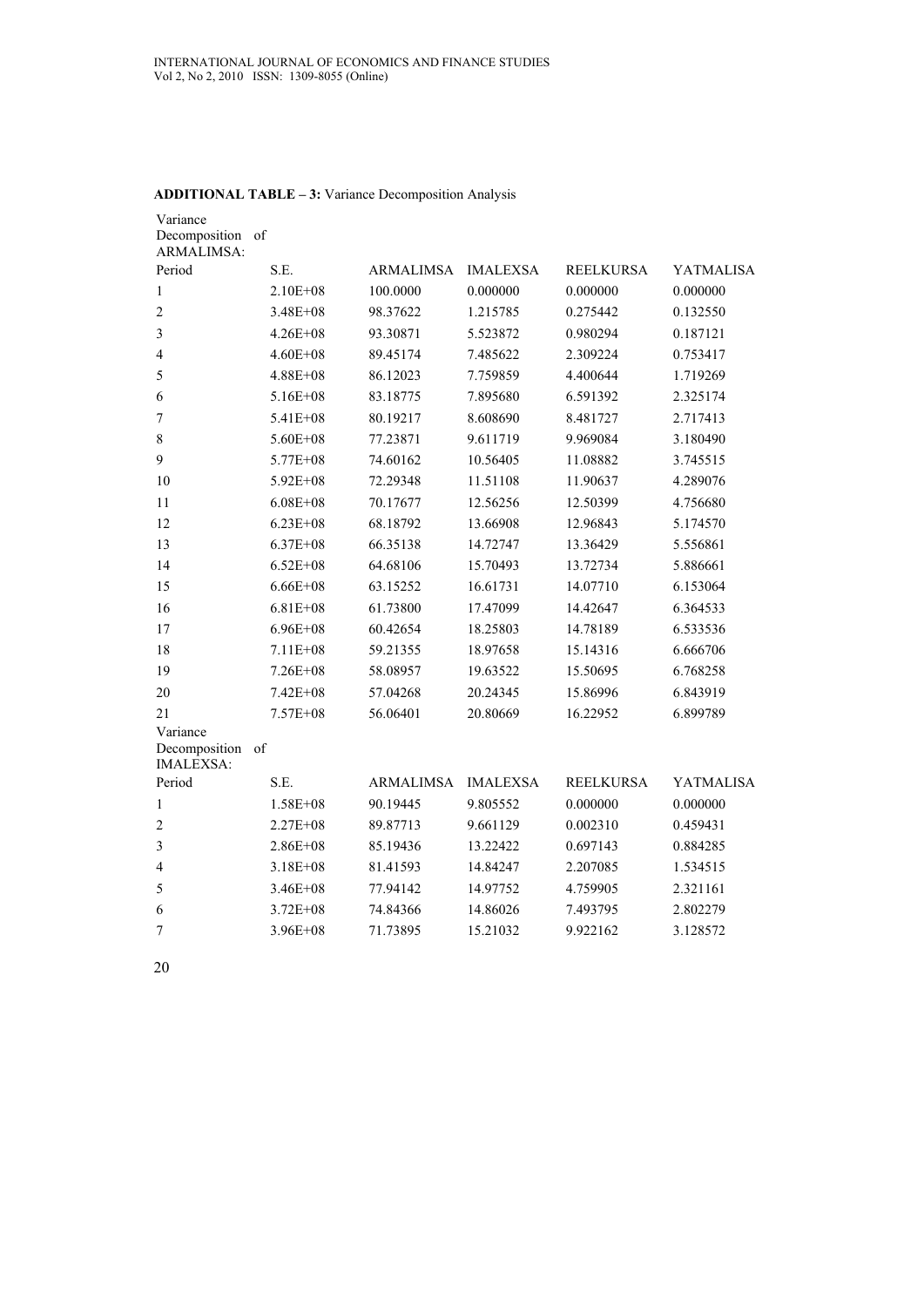INTERNATIONAL JOURNAL OF ECONOMICS AND FINANCE STUDIES Vol 2, No 2, 2010 ISSN: 1309-8055 (Online)

| 8                                              | $4.15E + 08$  | 68.75384           | 15.89335 | 11.86708         | 3.485729  |
|------------------------------------------------|---------------|--------------------|----------|------------------|-----------|
| 9                                              | 4.33E+08      | 66.08168           | 16.66624 | 13.34647         | 3.905611  |
| 10                                             | 4.49E+08      | 63.75560           | 17.49074 | 14.43111         | 4.322546  |
| 11                                             | $4.65E + 08$  | 61.67538           | 18.40115 | 15.22175         | 4.701721  |
| 12                                             | 4.81E+08      | 59.77841           | 19.35150 | 15.82161         | 5.048472  |
| 13                                             | $4.96E + 08$  | 58.06069           | 20.26599 | 16.30787         | 5.365446  |
| 14                                             | 5.10E+08      | 56.52236           | 21.10886 | 16.72746         | 5.641322  |
| 15                                             | 5.25E+08      | 55.14130           | 21.88094 | 17.10856         | 5.869198  |
| 16                                             | 5.40E+08      | 53.89101           | 22.58602 | 17.46947         | 6.053500  |
| 17                                             | $5.55E + 08$  | 52.75514           | 23.22280 | 17.81995         | 6.202121  |
| 18                                             | 5.70E+08      | 51.72336           | 23.79330 | 18.16275         | 6.320593  |
| 19                                             | 5.85E+08      | 50.78415           | 24.30555 | 18.49714         | 6.413163  |
| 20                                             | $6.01E + 08$  | 49.92506           | 24.76851 | 18.82184         | 6.484587  |
| 21                                             | $6.16E + 08$  | 49.13591           | 25.18880 | 19.13571         | 6.539581  |
| Variance<br>Decomposition<br><b>REELKURSA:</b> | <sub>of</sub> |                    |          |                  |           |
| Period                                         | S.E.          | ARMALIMSA IMALEXSA |          | <b>REELKURSA</b> | YATMALISA |
| 1                                              | 952941.4      | 11.94173           | 3.944109 | 84.11416         | 0.000000  |
| $\overline{2}$                                 | 1189470.      | 19.98444           | 2.992617 | 77.00779         | 0.015145  |
| $\overline{\mathbf{3}}$                        | 1307636.      | 24.38810           | 2.591172 | 72.95158         | 0.069144  |
| 4                                              | 1378757.      | 25.43189           | 4.078708 | 70.31006         | 0.179341  |
| 5                                              | 1414221.      | 25.00934           | 5.569844 | 68.73240         | 0.688411  |
| $\sqrt{6}$                                     | 1448247.      | 24.95353           | 6.852164 | 66.65818         | 1.536127  |
| $\sqrt{ }$                                     | 1485316.      | 25.25555           | 8.271328 | 64.21076         | 2.262363  |
| $\,$ $\,$                                      | 1524196.      | 25.47010           | 9.934596 | 61.73968         | 2.855627  |
| 9                                              | 1561154.      | 25.50789           | 11.45344 | 59.62757         | 3.411099  |
| 10                                             | 1597754.      | 25.61118           | 12.69933 | 57.77584         | 3.913648  |
| 11                                             | 1635390.      | 25.84141           | 13.77551 | 56.07510         | 4.307984  |
| 12                                             | 1673997.      | 26.10682           | 14.77987 | 54.50756         | 4.605741  |
| 13                                             | 1712684.      | 26.34360           | 15.71100 | 53.09804         | 4.847366  |
| 14                                             | 1751422.      | 26.57524           | 16.55098 | 51.82097         | 5.052802  |
| 15                                             | 1790566.      | 26.82627           | 17.31416 | 50.63614         | 5.223430  |
| 16                                             | 1830237.      | 27.08857           | 18.02547 | 49.52334         | 5.362622  |
| 17                                             | 1870309.      | 27.34725           | 18.69413 | 48.47965         | 5.478970  |
| 18                                             | 1910741.      | 27.60155           | 19.31872 | 47.50074         | 5.578991  |
| 19                                             | 1951613.      | 27.85611           | 19.90040 | 46.57849         | 5.665003  |
| 20                                             | 1992988.      | 28.11063           | 20.44447 | 45.70657         | 5.738326  |
| 21                                             | 2034862.      | 28.36142           | 20.95543 | 44.88202         | 5.801127  |